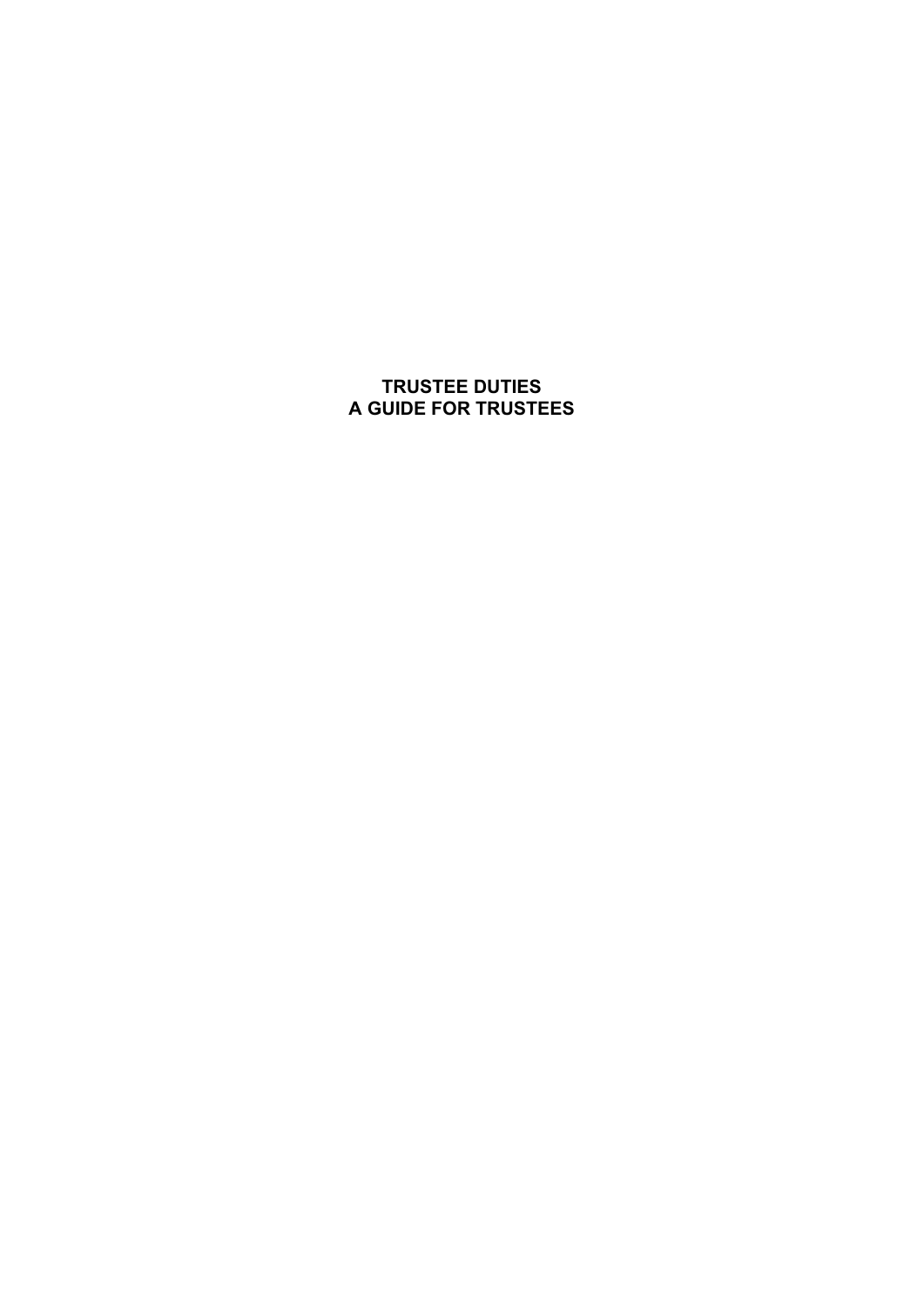## **1. WHAT ARE TRUSTEE DUTIES?**

**1.1 Trustee Duties:** The standards that trustees must observe in the administration and management of a trust arise from the duties that the law imposes on trustees. The law is contained in a strong line of cases argued over the course of many centuries in the Courts of Equity, coupled with the Trustee Act 1956 (New Zealand) ("Act") and cases argued under that statute.

Trustees of a trust generally possess wide discretionary powers and authority. That authority carries with it corresponding responsibility. Trustees owe their duties to the trust beneficiaries and in certain situations can be held accountable for their actions or failures to act.

The following discussion summarises some of the duties imposed on trustees and provides an introduction as to their practical significance to trustees. While the summary is not exhaustive, it may be useful for individuals considering taking up appointment as an independent trustee or becoming a trustee of their own trust.

The following list includes several of the most important duties expressed in general terms:

- (a) the duty of efficient management;
- (b) the duty to keep and render full and proper accounts to the beneficiaries;
- (c) the duty to act personally; and
- (d) the duty of loyalty.
- **1.2 Duty of Efficient Management:** Trustees must take responsibility to ensure that the trust fund is managed in an efficient and economic manner. This duty can be summarised as follows:
	- (a) a trustee has a duty to get to know thoroughly the terms of the trust and to obey those terms;
	- (b) an incoming trustee must enquire into the propriety of the acts of an outgoing trustee;
	- (c) once appointed, the trustee should "take title" to the trust assets — if title is registered in the names of the trustees, then on the appointment of a new trustee all trustees have the duty to make sure that they hold title to the trust assets as joint tenants;
	- (d) trustees also have a duty to make sure that the title documents for the trust assets and the trust assets themselves are protected against improper use; and
	- (e) the most important duty is the general duty to take all those precautions which an ordinary prudent business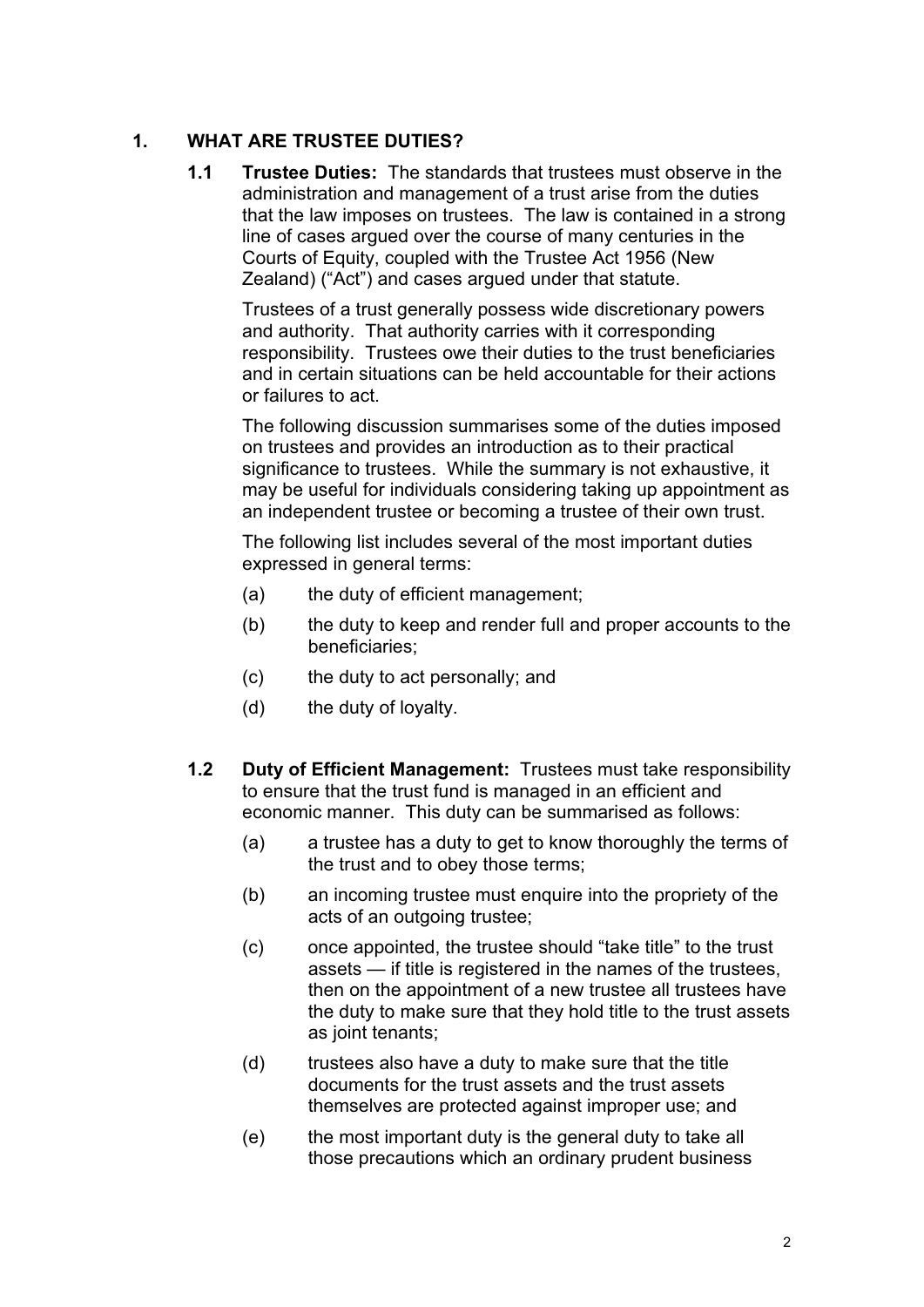person would take in managing similar affairs of his or her own.

- **1.3 Duty to Keep and Render Accounts:** Trustees have the duty to keep and render to the beneficiaries a full and proper record of their administration of the trust assets. Some of the most important aspects of this duty are as follows:
	- (a) the trustees must keep proper accounting records and prepare financial statements relating to appropriate accounting periods;
	- (b) the trustees' general duties include the duty to provide other information to beneficiaries - beneficiaries are entitled to inspect "trust documents" unless there is good reason why they should not; and
	- (c) the trustees' duty of disclosure possibly goes beyond the information requested by the beneficiary - the trustees may have a positive duty to inform each beneficiary of full age and capacity of his or her rights under the trust document.

The duty to keep and render accounts is a duty imposed directly on trustees, but trustees do not have to prepare the accounts themselves. Unless trustees have appropriate skills or the trust affairs are very simple, the trustees should use qualified accountants to:

- (a) keep accounting records; and
- (b) prepare periodic financial statements and tax and associated returns;

for the trust. However, it is for the expert to advise and the trustees to decide. Trustees cannot delegate the exercise of their discretions, even to experts, unless they are specifically authorised to do so by the trust deed or by law.

**1.4 Duty to Act Personally:** A trustee has the duty to act personally in managing trust affairs. A trustee cannot delegate his or her powers and discretions.

While the non-delegation rule is the fundamental part of the duty to act personally, trustees must remain conscious that they:

- (a) do not let others dictate how discretions should be exercised, although trustees are entitled to seek professional advice or to refer to relevant documentation such as the settlor's "memorandum of wishes";
- (b) exercise their powers in a timely fashion and with reference to relevant facts and circumstances;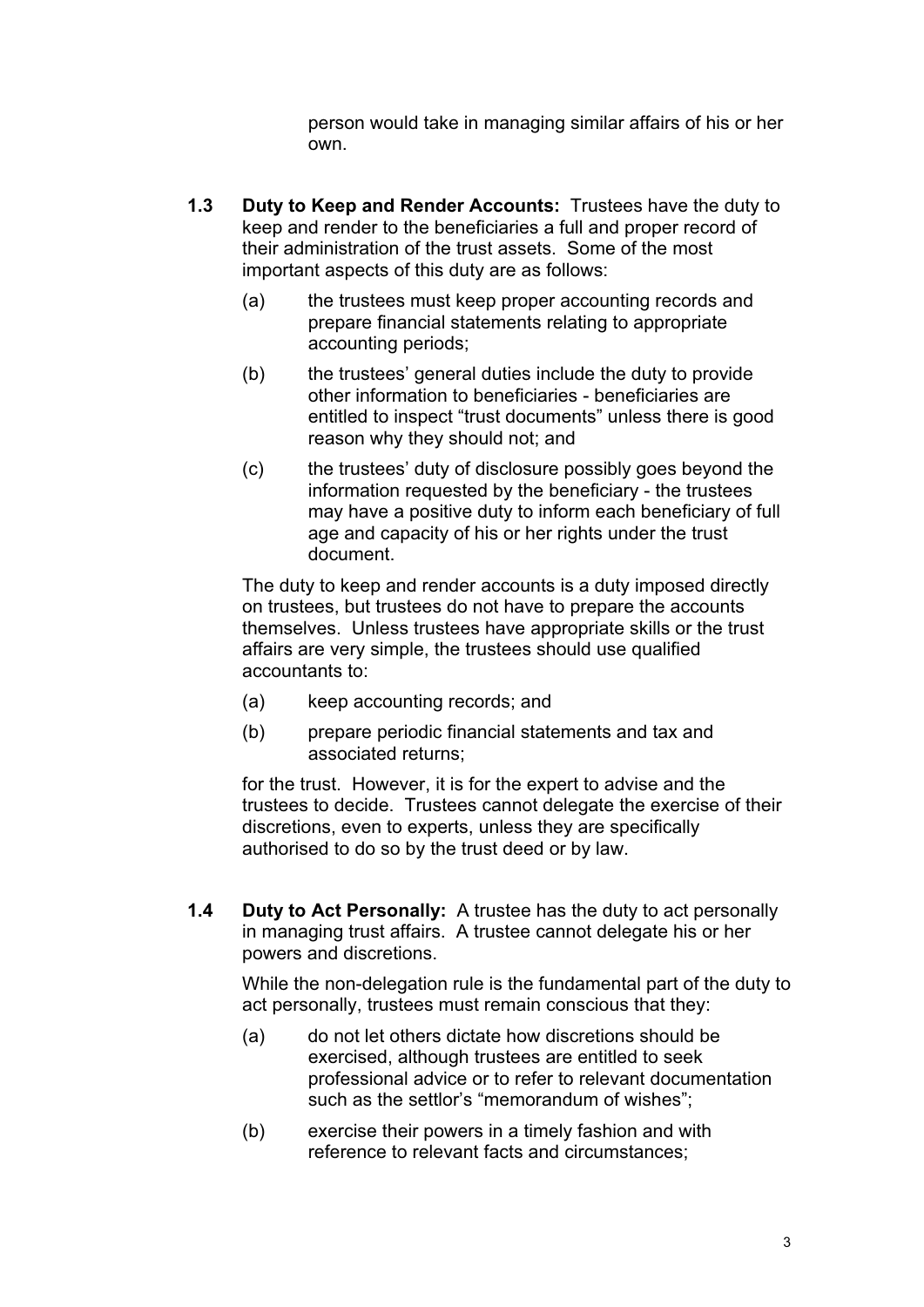- (c) act unanimously (unless the trust deed allows majority rule); and
- (d) together are responsible for the trustees' decisions and actions — there is no room for a passive trustee.

There is a small number of exceptions to the general rule that trustees cannot delegate their powers:

- (a) the trust deed may authorise delegation (it should also set out the scope of the delegation);
- (b) under section 29(2)of the Act, any person may be appointed to act as the trustees' agent in the exercise of the trustees' discretions, trusts and powers relating to any property outside New Zealand; and
- (c) under section 31 of the Act, trustees can delegate their trusts, powers and discretions to another where the trustee is incapacitated or absent from New Zealand.

Modern trust deeds normally contain general or specific powers to appoint agents. Typically, however, agents are only appointed to carry out a decision taken personally by the trustees. In appointing agents, there is a duty to make sure that the proper person is appointed and that that person is properly supervised.

It is important to remember that trustees, as the owners of the trust assets and persons responsible for their management, will be personally liable for any liabilities incurred in the performance of the trust. If a trust earns income, income tax will be payable on that income, and it is the trustees who will be personally liable to the IRD to pay that income tax.

- **1.5 Duty of Loyalty:** The duty of loyalty has a number of aspects to it. In summary the trustees must observe the terms of the trust and manage the trust assets in the beneficiaries' best interests. The main aspects of this duty can be stated as follows:
	- (a) trustees should act exclusively in the best interests of all the beneficiaries of the trust, present and future;
	- (b) trustees should act impartially as between beneficiaries and in practical terms gain an understanding of the beneficiaries' circumstances;
	- (c) trustees must not profit from their position as trustee unless:
		- (i) this is expressly authorised by the trust deed;
		- (ii) all of the beneficiaries consent; or
		- (iii) court approval is obtained;

although a trustee may receive benefits from the trust as a beneficiary of the trust, if that trustee is also a beneficiary;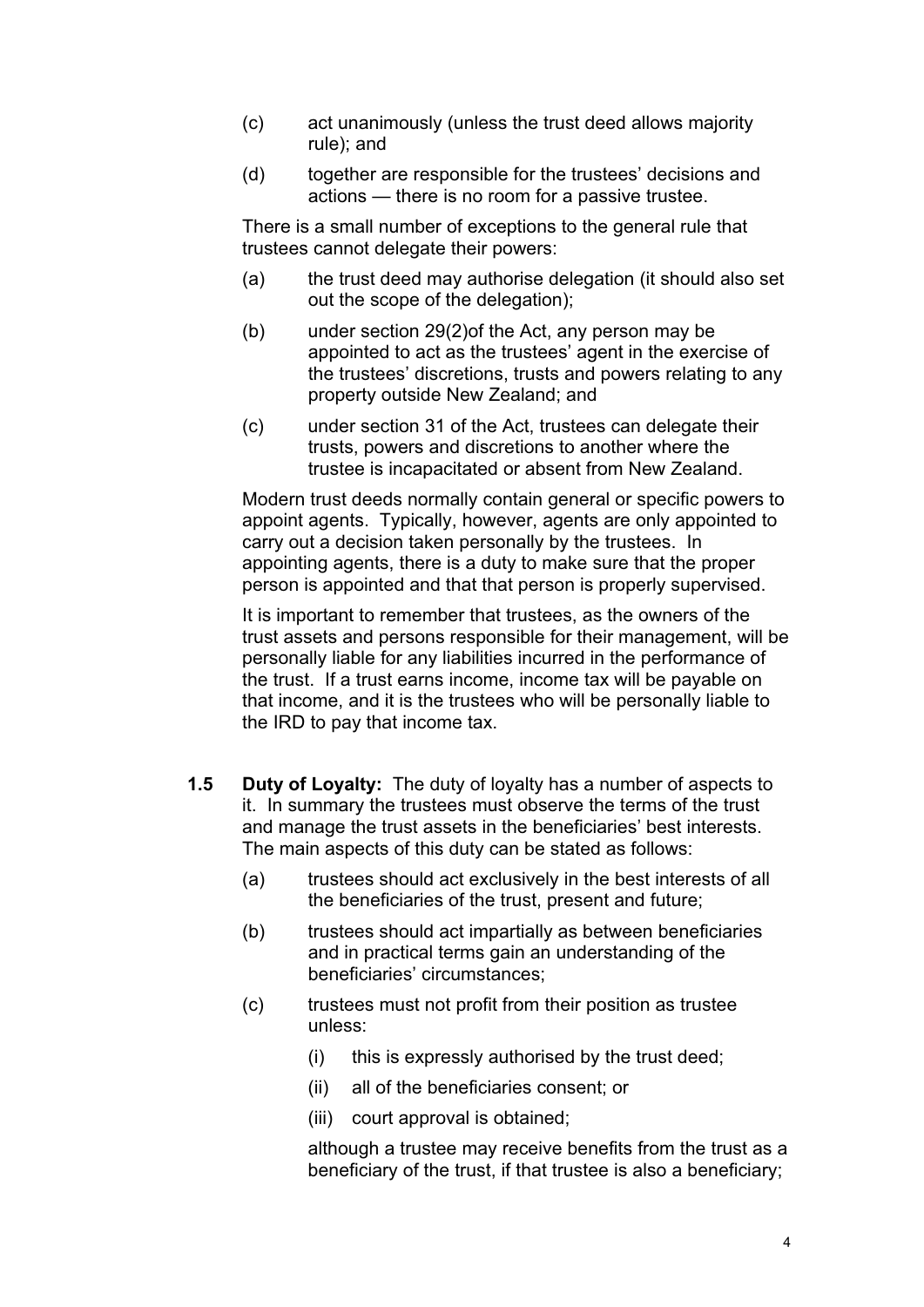- (d) trustees should not purchase trust assets or sell their own assets to the trust unless the above exceptions apply (of course settlors generally sell property to the trusts they have established); and
- (e) trustees have a general duty to avoid putting themselves in a position of conflict between:
	- (i) their duties to the trust and its beneficiaries and their personal interests; or
	- (ii) their duties to the trust and its beneficiaries and their duties to others.
- **1.6 Prudential Investment:** The Trustee Amendment Act 1988 ("Amendment Act") significantly changed the law relating to trustees' investment of trust funds. Before this amendment, trustees were required to invest in identified trustee approved investments. Now, trustees may under section 13A of the Act "invest any trust funds, whether at the time in a state of investment or not, in any property".

The Amendment Act has created the "prudent person" test to determine whether any particular investment by trustees may be a breach of duty. This test is applied to the trustees' methods used in the investment process rather than the absolute performance of the trust investments.

Failure to maintain the real value of the trust is not necessarily a breach of trust. Events such as the share market crash of 1987 resulted in losses even for the most prudent investors. A loss in these circumstances is not necessarily a breach of trust as long as the trustees have acted prudently in carrying out their duties.

Pointers as to whether trustees have invested prudently include whether they have an investment plan and have diversified their investments appropriately.

In certain circumstances, the settlors' intention behind creating a trust may simply be to preserve a particular asset for future generations. If this is so, thought should be given to specifying this intention in the trust instrument and abrogating the prudential investment requirements introduced by the Amendment Act (by expressing a "contrary intention" in the trust instrument). Otherwise, the trustees' prudential investment obligations may dictate that the asset concerned be sold to maximise both capital growth and income production from the trust assets, an action which may be totally undesirable to the settlors in terms of their original intention.

### **2. WHAT DOES A BREACH OF DUTY MEAN FOR A TRUSTEE?**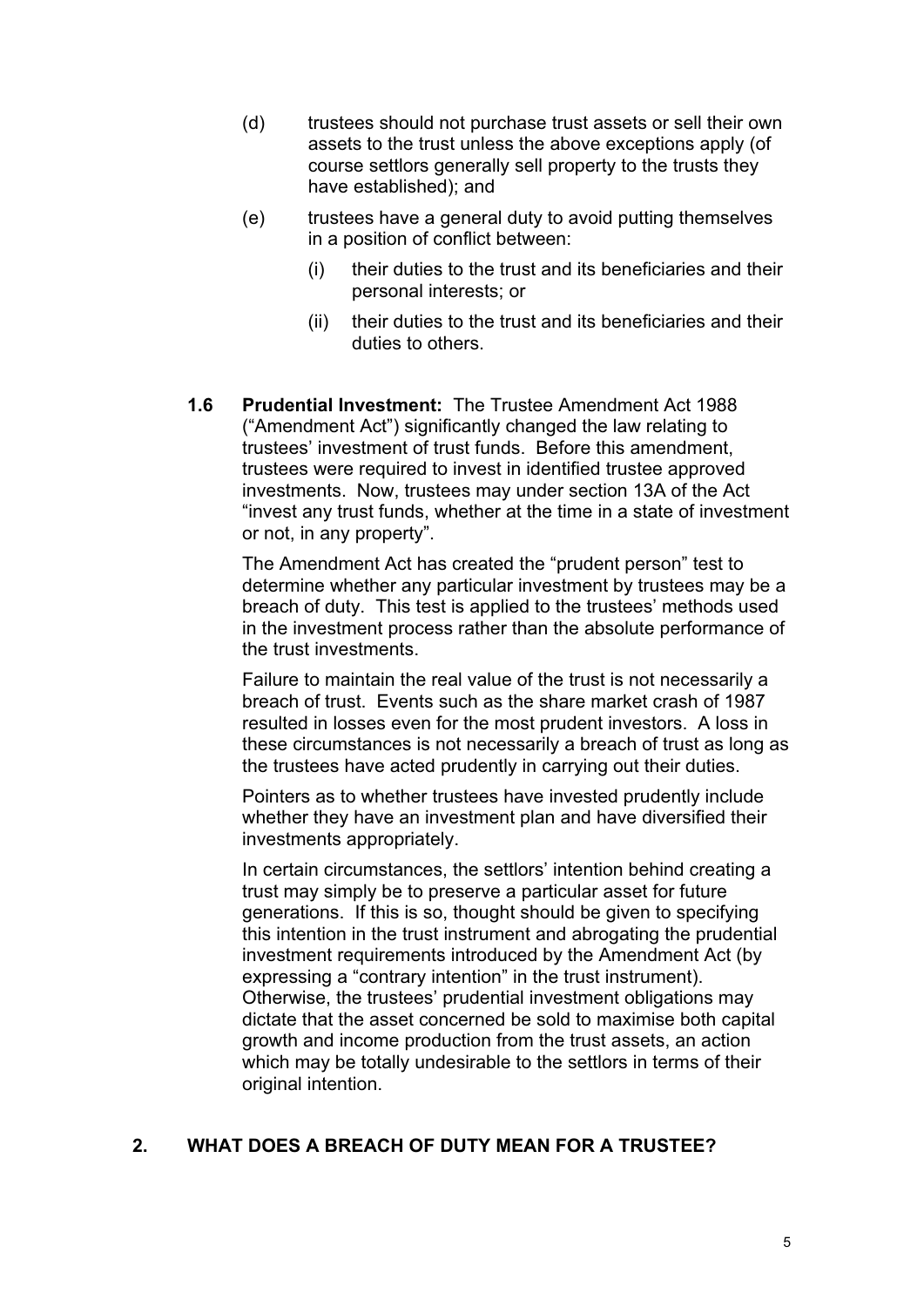- **2.1 Internal Consequences:** For breaches of trust there may be internal consequences. This means the breach will give rise to consequences relating to the duties owed to the beneficiaries and their rights of remedy. These internal consequences are governed largely by the trust deed itself, although it is impossible to completely contract out of liability. Depending on the terms of the trust deed, breaches may have the following potential consequences:
	- (a) intentional breach of trust:
		- (i) a breach of trust involving dishonesty or an intentional act known to be a breach will give rise to personal liability to the beneficiaries;
		- (ii) there is no way of avoiding this consequence, although the effect can be limited by protecting your own assets;
	- (b) unintentional breach of trust:
		- (i) if you act honestly and in good faith and breach the terms of the trust, you should not be liable to the beneficiaries for the consequences of that breach provided the trust deed limits your liability appropriately;
		- (ii) negligence is a grey area and could potentially be treated as an intentional breach; and
	- (c) default of agent:
		- (i) you will not be liable for the neglect or default of a professional adviser or agent if they are employed in good faith and if they are adequately supervised.
- **2.2 External Liability:** Trustees can also be liable to other parties whom they contract with as trustees. When you enter into a contract in your own name, you are normally personally liable. However, the right of indemnity contained in the trust deed and terms in the contract can reduce your liability to "trustee liability". Ideally:
	- (a) you will have the right under the trust deed to be indemnified for any liability or obligation that you incur as trustee; and
	- (b) the contract will contain a term stating that your liability or obligations will be limited to the assets of the trust.

Where you have contracted in your capacity as trustee, the other parties to the contract will not be able to recover against your personal assets to satisfy the obligation under the contract provided the following requirements are met: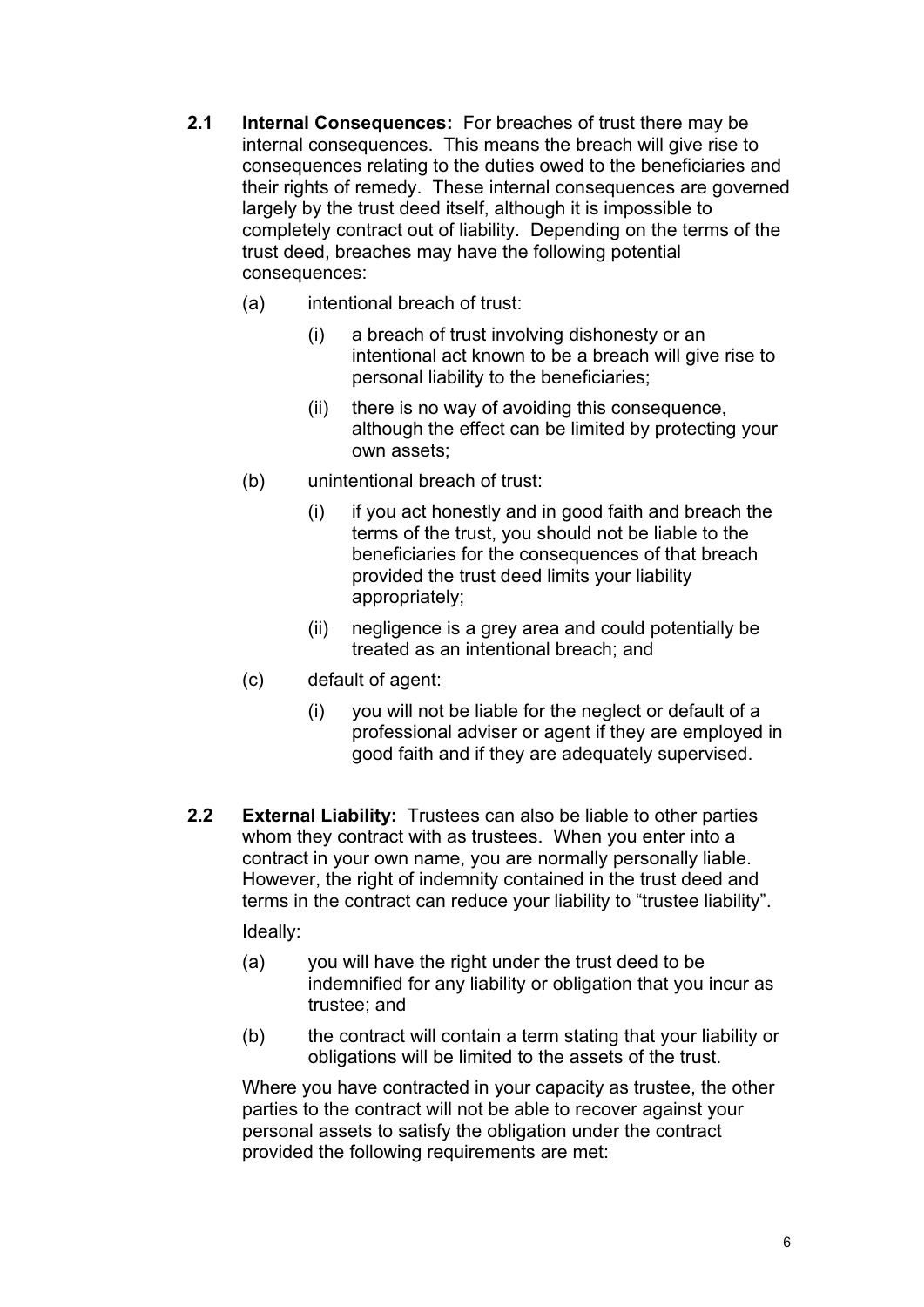- (a) the right of indemnity is present and effective (ie, not nullified by any breach);
- (b) the other parties to the contract are formally aware:
	- (i) that you are entering into the contract in your capacity as trustee; and
	- (ii) of the limited nature and extent of your liability;

(arguably this may be enough, as the other parties could not then claim that you are personally liable – however, consideration needs to be given to the express terms of the contract); and

(c) a limitation of liability clause is included in the contract in which you incur an obligation as trustee, so that the other contracting parties are bound by the exclusion of your personal liability.

Care must be taken with standard pre-printed bank documentation because standard independent trustee clauses do not usually achieve the full limitation of liability desired.

Once a proper trustee limitation of liability clause is included in a contract, your liability under that contract will be limited to the assets you hold in your capacity as trustee. In entering into that contract you should have the right to be indemnified from the trust assets.

- **2.3 Potential Liability:** Trustees cannot avoid potential liability when they have lost their right of indemnity (which they will lose in the case of an intentional breach of trust and, arguably, negligence). In this situation you have:
	- (a) an internal liability to the beneficiaries for any loss to the trust (and possible exemplary damages for breach of trust);
	- (b) an external liability to any third parties; and
	- (c) no right of indemnity.

In this case, trustees may have full personal liability, both internal and external.

## **3. WHAT SHOULD TRUSTEES DO TO PROTECT THEMSELVES?**

- **3.1 Basic Steps:** Trustees should take the following basic steps to protect themselves against personal liability:
	- (a) familiarise themselves with the trust deed and any other documents under which they are incurring a liability;
	- (b) familiarise themselves with assets held by the trust and any liabilities and obligations it has;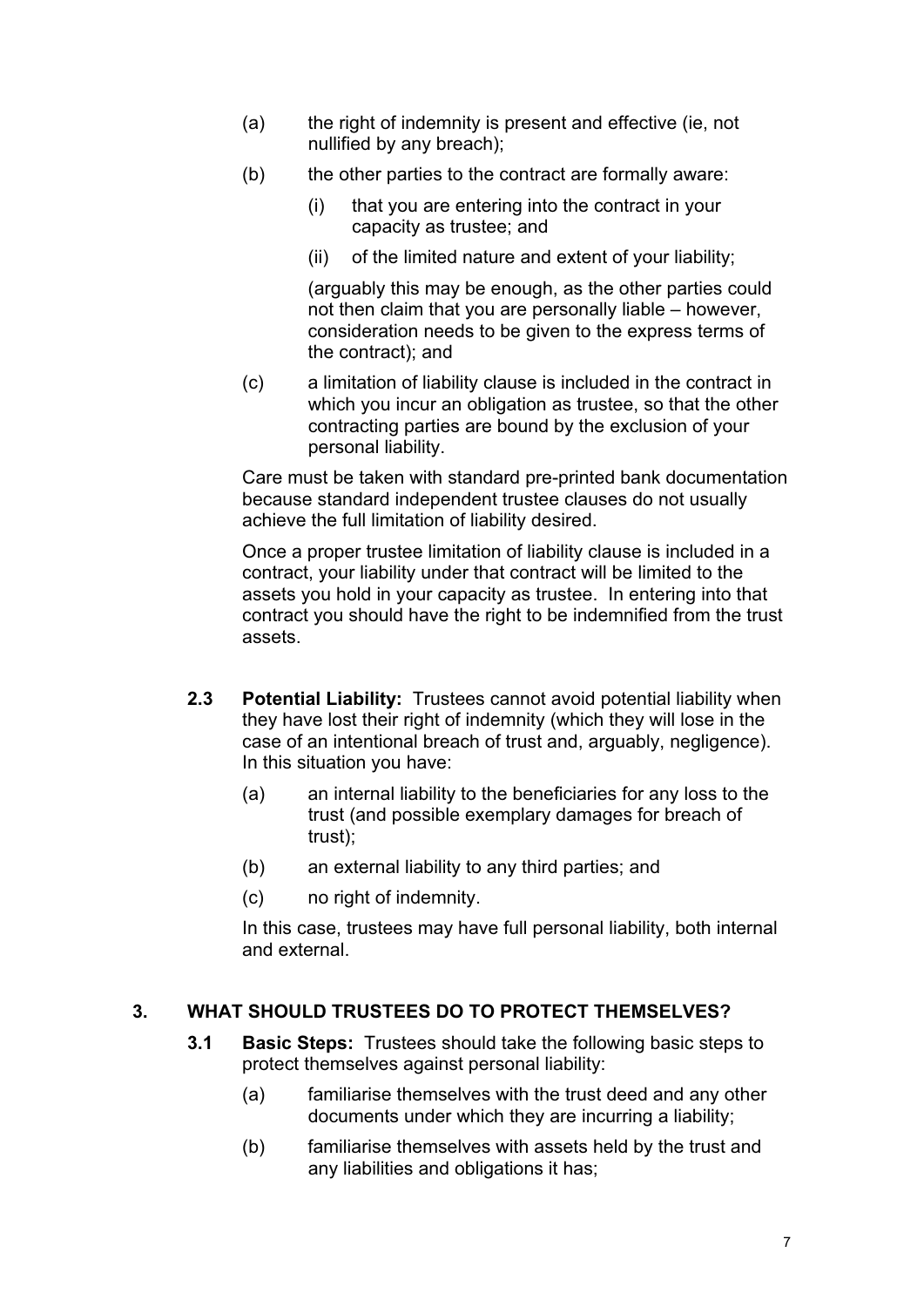- (c) satisfy themselves that the trust can perform the obligations given the means and assets of the trust (not unlike satisfying a company solvency test);
- (d) include a trustee liability limitation clause in contracts;
- (e) possibly seek beneficiary indemnities from known and ascertainable beneficiaries if a transaction or obligation is particularly risky;
- (f) actively involve themselves in the trust affairs rather than just passively;
- (g) demonstrate obvious compliance by keeping detailed records and ensuring that:
	- (i) regular trustee meetings are convened;
	- (ii) trustee minutes recording all decisions and reasons for those decisions are signed and retained;
	- (iii) the trust assets are insured and that the insurance policies are renewed and kept current (dwellings owned by family trusts and occupied by certain members of the family should be insured in the joint names of the trustees and the occupiers as coinsured as this may preclude the insurance company from seeking to recover loss from the occupiers by subrogation);
	- (iv) all trust assets are maintained in good order and repair;
	- (v) the income-producing potential of any investment assets is maximised;
	- (vi) separate bank accounts are opened for the trust (avoid mixing of personal and trust funds);
	- (vii) recommendations or proposals made by the settlors and/or co-trustees are critically reviewed (do not be afraid to express contrary opinions);
	- (viii) trust funds are not mixed with other funds (whether of other trusts or not), or, if this is not possible, that costs, expenses and income are correctly apportioned between the trust and other entities;
	- (ix) an accountant is employed for preparing the trust accounts; and
	- (x) professional advice is taken when necessary (for accounting and investment advice, for example).

While this may seem complicated, the actual time required to administer a trust need not be great. The trustees should meet formally at least once a year to review investment portfolios, strategies, distribution issues, and to consider and approve the trust's accounts and balance sheet. Additional meetings and